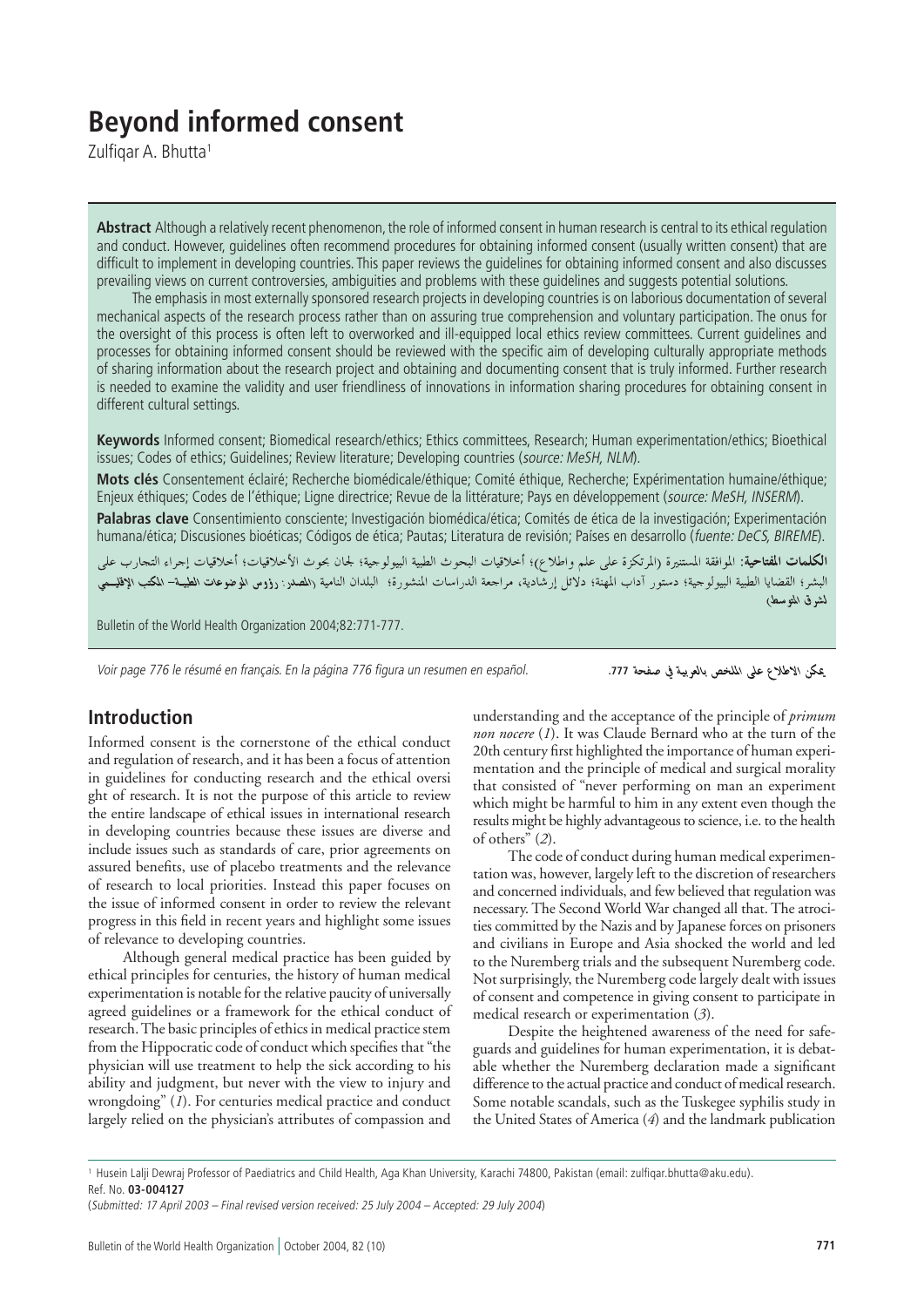#### **Special Theme – Bridging the Know–Do Gap in Global Health Informed consent in developing countries** <br> **Informed consent in developing countries**

by Beecher (*5*) on the ethical irregularities that occurred in at least 22 medical research projects in the United States, changed all this. Beecher reviewed various aspects of trial design, consent processes and the conduct of research projects. While Beecher highlighted various ethical issues and requirements in this seminal piece, he concluded by maintaining that "… the more reliable safeguard was provided by the presence of an intelligent, informed, conscientious, compassionate, responsible investigator" (*5*). The first international move towards developing guidelines for the ethical regulation of research was the 1964 Declaration of Helsinki made by the World Medical Association (*6*) and the subsequent development of guidelines by the Council for International Organizations of Medical Sciences (CIOMS) in collaboration with the World Health Organization (*7*). These two sets of guidelines are widely regarded as coming closest to consensus-driven international guidelines for the ethical conduct of research.

In recent years widespread disquiet and controversy surrounding the trials of antiretroviral drugs in Africa (*8*, *9*) have led to a reconsideration of several aspects of internationally sponsored research. The consequent debate highlighted the lack of clarity in various regulations and led to a review of the ethical regulation of research, especially in the areas of informed consent, standards of care and issues of the responsibility of investigators. The Helsinki declaration was revised in 2000 and the CIOMS guidelines were revised in 2002. These have been supplemented with other national guidelines. Additionally, there have been recent reviews of the ethical conduct and regulation of internationally sponsored research in developing countries by several agencies involved in the oversight of these processes in the United States (*10*), the United Kingdom (*11*) and in Europe (*12*). Some maintain that these guidelines may politicize and threaten the work of research ethics committees (*13*).

# **Methods**

The fundamental underpinning of ethical medical research is the requirement to obtain informed consent for voluntary participation. While these issues have been seemingly addressed within developed countries, problems still occur (*14*). In particular, there is disquiet about the way these issues are tackled in guidelines and policy documents, especially in the context of sponsored research within developing countries.

In order to understand the context of the debate around informed consent, I undertook an empirical analysis of all available international guidelines. In addition, relevant electronic databases were searched for literature on informed consent for health research in developing countries. These databases searched were Medline, PubMed, ExtraMed, EMBASE, and POPLINE. A standardized set of questions exploring developments in the process of obtaining informed consent, areas of controversy and potential solutions was sent to 28 leaders in international research ethics. Of these 19 (68%) responded, and some of their views are incorporated in this paper.

# **Essential elements of informed consent**

There are several key elements of the consent process that require information to be shared by the research team with the potential participant in a manner that can be adequately grasped and acted upon. Fig. 1 shows a conceptual framework for the elements and determinants of the process of developing informed consent.

#### Fig. 1. **Conceptual framework for the process of obtaining informed consent**



*WHO 04.133*

During the first step, the research team provides full and transparent information about the research and participants' rights in a manner that can be understood by the potential participants. Other aspects of the research project, especially the nature of sponsorship, the benefits of participation, and the responsibility for care and complications, must be carefully explained to participants. In particular, they must be given the opportunity to question the research team in order to clear up ambiguities and obtain additional information.

The second step is critically important: the participant must understand what is being asked of him or her. This can truly occur only if the information is presented in a manner that is simple yet conveys the key elements of the proposed research. Although this is a difficult step, it is crucial that this interaction occurs when the potential participant is in a calm frame of mind. Participants may have a different understanding of the research depending on how much time is spent explaining it, their opportunities to interact with the research team and their literacy levels. Illiteracy, however, must never be taken to mean that a potential participant is unable to comprehend complex information, but it does mean that the information may need to be presented differently.

The next step in the process is that the potential participant must freely agree to take part in the research. Therefore, not only must the participant understand the project but he or she must also be competent to give his or her consent.

Despite the difficulties in implementing these steps among those who are illiterate, standard procedures require that this consent be given in writing.

# **Current guidelines and controversies**

All guidelines for health research regard the process of obtaining informed consent as a fundamental prerequisite for conducting research. Table 1 summarizes the requirements of guidelines on informed consent (*6*, *7*, *10–12*).

Box 1 lists several areas in which there is lack of clarity with regard to the consent process and its application to population-based research in developing countries. In general, the broad areas where there are problems are discussed below.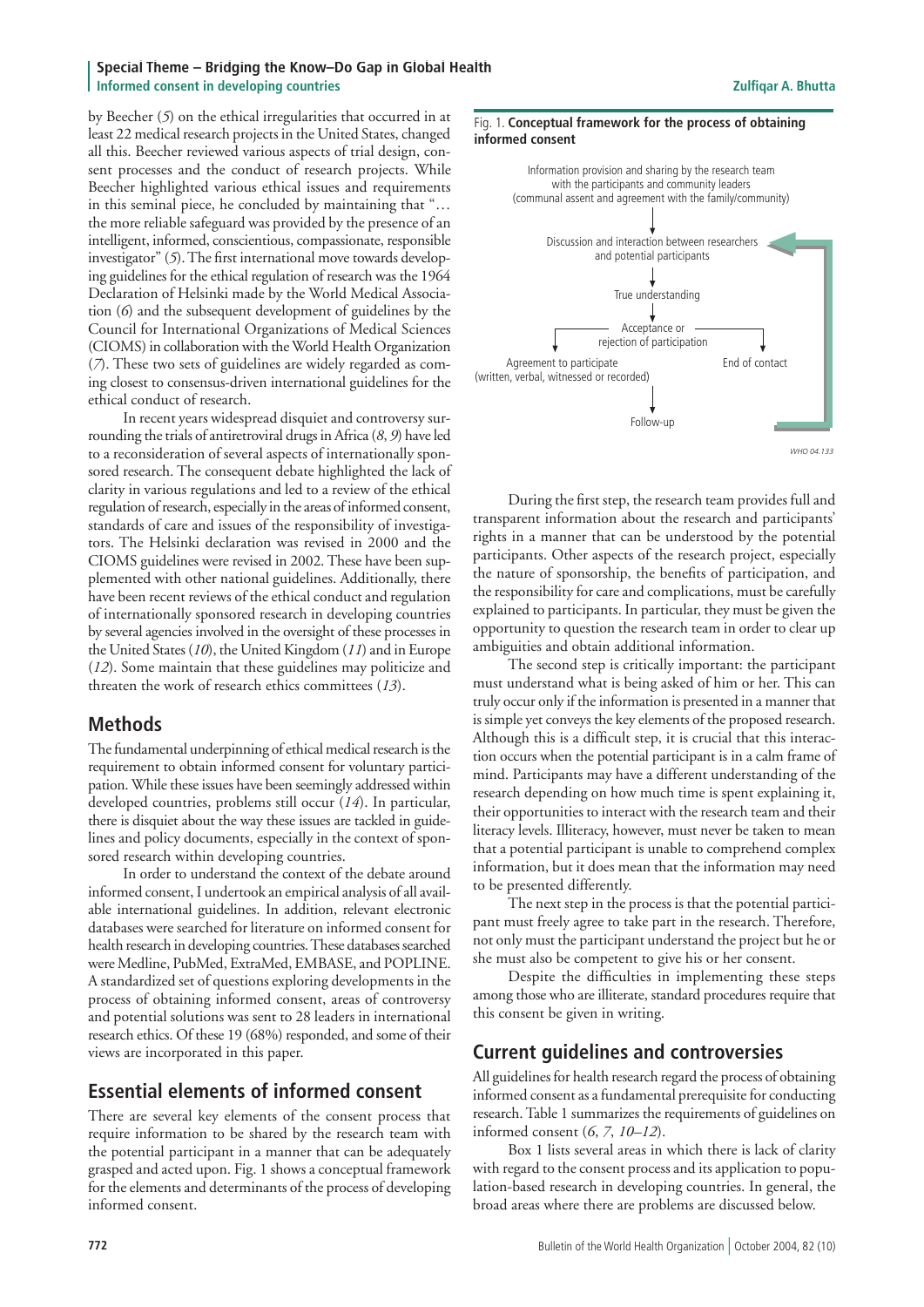| <b>World Medical</b>                                                                                                                                                                                                                                                                                                                                                                                                                                                                                                                                                                                                                                                                                                                                                                                                                                                                                                                                                                                                                                                                                                                                                                                                                                                                                                                                                                               | <b>National Bioethics</b>                                                                                                                                                                                                                                                                                                                                                                                                                                                                                                                                                                                                                                                                                                                                                                                                                                                                                                                                                                                                                                                                                                                                                           | <b>Nuffield Council</b>                                                                                                                                                                                                                                                                                                                                 | <b>Council for International</b>                                                                                                                                                                                                                                                                                                                                                                                                                                                                                                                                                                                                                                                                                                                                                                                                                                 | <b>European Union</b>                                                                                                                                                                                                                                                                                                                                                        |
|----------------------------------------------------------------------------------------------------------------------------------------------------------------------------------------------------------------------------------------------------------------------------------------------------------------------------------------------------------------------------------------------------------------------------------------------------------------------------------------------------------------------------------------------------------------------------------------------------------------------------------------------------------------------------------------------------------------------------------------------------------------------------------------------------------------------------------------------------------------------------------------------------------------------------------------------------------------------------------------------------------------------------------------------------------------------------------------------------------------------------------------------------------------------------------------------------------------------------------------------------------------------------------------------------------------------------------------------------------------------------------------------------|-------------------------------------------------------------------------------------------------------------------------------------------------------------------------------------------------------------------------------------------------------------------------------------------------------------------------------------------------------------------------------------------------------------------------------------------------------------------------------------------------------------------------------------------------------------------------------------------------------------------------------------------------------------------------------------------------------------------------------------------------------------------------------------------------------------------------------------------------------------------------------------------------------------------------------------------------------------------------------------------------------------------------------------------------------------------------------------------------------------------------------------------------------------------------------------|---------------------------------------------------------------------------------------------------------------------------------------------------------------------------------------------------------------------------------------------------------------------------------------------------------------------------------------------------------|------------------------------------------------------------------------------------------------------------------------------------------------------------------------------------------------------------------------------------------------------------------------------------------------------------------------------------------------------------------------------------------------------------------------------------------------------------------------------------------------------------------------------------------------------------------------------------------------------------------------------------------------------------------------------------------------------------------------------------------------------------------------------------------------------------------------------------------------------------------|------------------------------------------------------------------------------------------------------------------------------------------------------------------------------------------------------------------------------------------------------------------------------------------------------------------------------------------------------------------------------|
| <b>Association, Helsinki</b>                                                                                                                                                                                                                                                                                                                                                                                                                                                                                                                                                                                                                                                                                                                                                                                                                                                                                                                                                                                                                                                                                                                                                                                                                                                                                                                                                                       | <b>Advisory Committee,</b>                                                                                                                                                                                                                                                                                                                                                                                                                                                                                                                                                                                                                                                                                                                                                                                                                                                                                                                                                                                                                                                                                                                                                          | on Bioethics,                                                                                                                                                                                                                                                                                                                                           | <b>Organizations of Medical</b>                                                                                                                                                                                                                                                                                                                                                                                                                                                                                                                                                                                                                                                                                                                                                                                                                                  | guidelines,                                                                                                                                                                                                                                                                                                                                                                  |
| guidelines, 2003 (6)                                                                                                                                                                                                                                                                                                                                                                                                                                                                                                                                                                                                                                                                                                                                                                                                                                                                                                                                                                                                                                                                                                                                                                                                                                                                                                                                                                               | 2000(10)                                                                                                                                                                                                                                                                                                                                                                                                                                                                                                                                                                                                                                                                                                                                                                                                                                                                                                                                                                                                                                                                                                                                                                            | 2002(11)                                                                                                                                                                                                                                                                                                                                                | Sciences, 2003 (7)                                                                                                                                                                                                                                                                                                                                                                                                                                                                                                                                                                                                                                                                                                                                                                                                                                               | 2003(12)                                                                                                                                                                                                                                                                                                                                                                     |
| In any research on human<br>beings, each potential<br>participant must be<br>adequately informed of<br>the aims, methods, sources<br>of funding, any possible<br>conflicts of interest and<br>institutional affiliations of<br>the researchers, the<br>anticipated benefits and<br>potential risks of the<br>research and the discomfort<br>that participation may entail.<br>The potential participant<br>should be informed of the<br>right to abstain from<br>participation or to withdraw<br>consent to participate at<br>any time without reprisal.<br>The physician should then<br>obtain the potential<br>participant's freely given<br>informed consent, preferably<br>in writing. If the consent<br>cannot be obtained in writing,<br>consent must still be formally<br>documented and witnessed.<br>When a potential participant<br>is dependent on a caregiver,<br>informed consent should be<br>obtained by a well informed<br>physician who is not engaged<br>in the investigation and who<br>is completely independent<br>of this relationship.<br>In cases in which the<br>potential participant is legally<br>incompetent, physically or<br>mentally incapable of giving<br>consent or is a legally<br>incompetent minor, the<br>investigator must obtain<br>informed consent from the<br>participant's legally authorized<br>representative in accordance<br>with applicable law. | Researchers should develop<br>culturally appropriate ways<br>of disclosing the information<br>necessary for adherence to<br>the substantive ethical<br>standards of informed<br>consent, paying particular<br>attention to disclosures<br>relating to diagnosis and risk,<br>research design and possible<br>post-trial benefits to the<br>participants.<br>Procedures must be<br>developed and described in<br>such a way to ensure that<br>potential participants<br>understand the information<br>provided in the consent<br>process.<br>While the permission of a<br>community representative may<br>be sought before researchers<br>approach potential<br>participants, in no case may<br>such permission replace the<br>requirement of obtaining a<br>competent individual's<br>informed consent, without<br>coercion or inducement.<br>Researchers working in<br>developing countries should<br>indicate in their research<br>protocols how they will<br>minimize the likelihood that<br>potential participants will<br>mistakenly believe that the<br>purpose of the research is<br>solely to administer treatment<br>rather than to contribute to<br>scientific knowledge. | Verbal consent is<br>acceptable only if<br>written consent is<br>inappropriate.<br>The consent of a<br>senior family<br>member or<br>community leader<br>may be required<br>in addition to<br>the individual's<br>consent.<br>The council also<br>recommends<br>adopting the<br>concept of<br>"genuine consent"<br>as opposed to<br>"informed consent". | In all biomedical research<br>involving humans the<br>investigator must obtain the<br>voluntary informed consent<br>of the potential participant or<br>in the case of an individual<br>who is not capable of giving<br>informed consent, the<br>permission of a legally<br>authorized representative in<br>accordance with applicable<br>law. The use of a waiver of<br>informed consent is regarded<br>as uncommon and<br>exceptional, and must in all<br>cases be approved by an<br>ethical review committee.<br>Written consent is preferable.<br>Community consent is<br>required when appropriate.<br>Multiple forms of consent<br>are acceptable. In the case<br>of research posing minimal<br>risks, participants may<br>waive consent.<br>Guideline 5 lists 26 essential<br>aspects of research that<br>must be addressed during<br>the consent process. | The consent of<br>a family or<br>community leader<br>may be required<br>in addition to<br>obtaining an<br>individual's<br>consent.<br>Verbal consent is<br>appropriate only if<br>the participant is<br>illiterate.<br>These guidelines<br>provide a checklist<br>of eight essential<br>aspects of research<br>that should be<br>addressed during<br>the consent<br>process. |

#### Table 1. **Comparison of global guidelines on informed consent<sup>a</sup>**

<sup>a</sup> Adapted from reference 20.

#### **Informed consent versus "understood consent"**

Although most guidelines emphasize the importance of obtaining informed consent and the practical steps needed to document it, there is little emphasis on participants' understanding of the project. None of the processes involved in administering and recording the consent process evaluate the potential participant's true understanding of the nature and implications of the research process. Even among literate research participants in the developed world, and despite the use of varied procedures and means of communication, there may be a relatively poor understanding of the nature of the research (*15*, *16*). The evaluation of a gynaecological research trial in Sweden found that a significant number of participants thought that the research procedures were part of their routine care (*17*).

This issue becomes especially important among illiterate and disenfranchised populations, where full disclosure of relevant information must be done in a way that allows potential participants to understand the nature of the project and the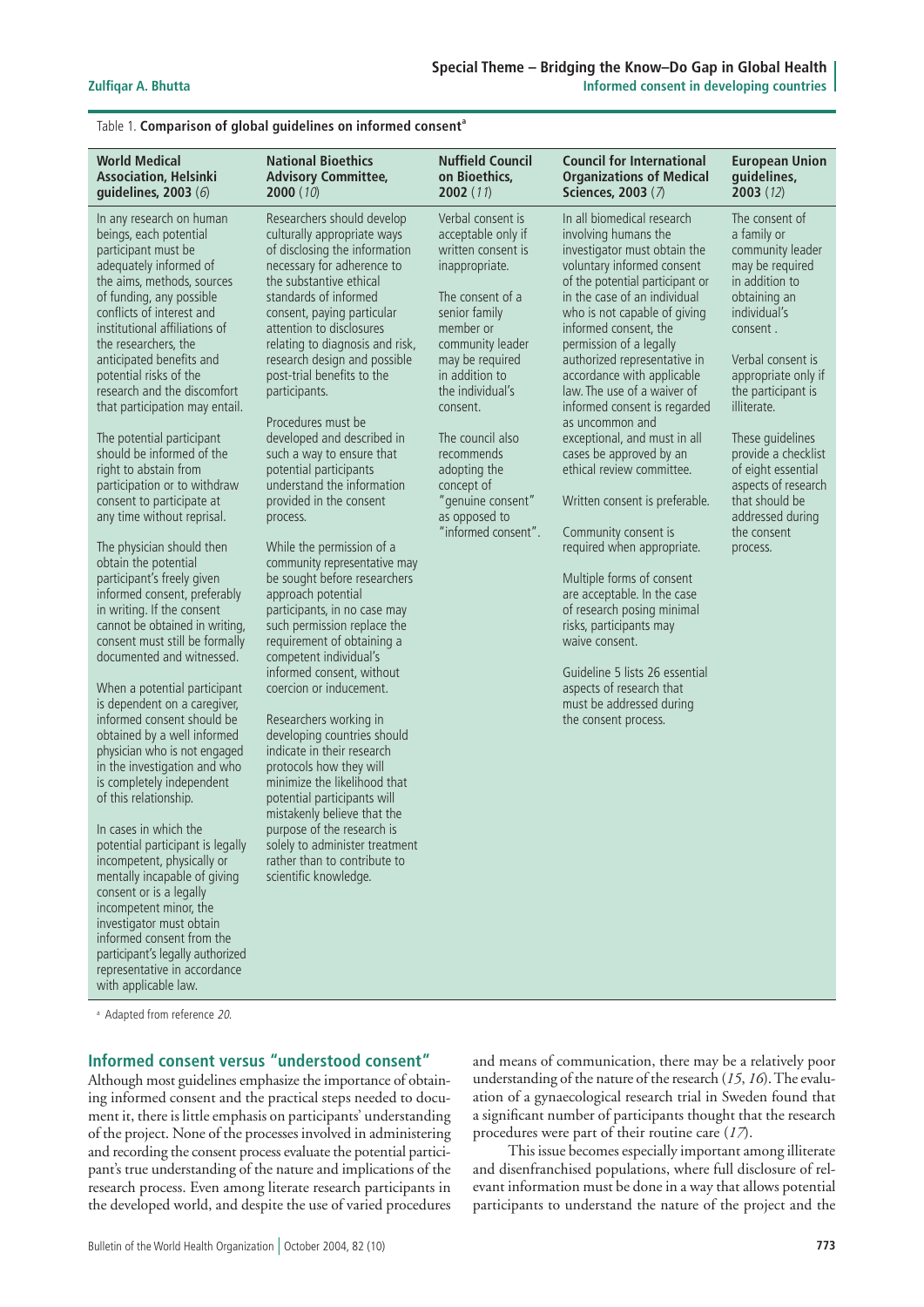#### Box 1. **Areas of disagreement over the process of obtaining informed consent for research**

- 1. The focus is largely on written documentation rather than on ensuring that potential participants understand the entire research process.
- 2. The written documentation process and the language used is often complex and stems primarily from a desire to provide legal pro tection to researchers and sponsors of the research rather than to provide information to participants.
- 3. The information required under various items in the informed consent process, such as sponsorships, funding, assured benefits, and risks, is excessive, and lengthy consent forms are often mistrusted by communities.
- 4. There is little agreement on the best means of providing informa tion to ensure that the community and potential participants truly understand the nature of the research and the possible risks and benefits.
- 5. The exact balance of consent (communal, family and/or individual) needed in traditional societies is uncertain.
- 6. In case of illiterate populations, alternative methods of obtaining consent, such as recorded or witnessed consent using third parties or community representatives, are rarely used.

types of investigations and interventions that will be used. In traditional societies, the concepts of research, randomization, risks, side effects and voluntary participation may be difficult for researchers to explain and potential participants to grasp. For example, Karim et al. (*18*) evaluated the consent process for HIV testing in an antenatal clinic in South Africa. They found that despite the fact that researchers followed the procedures for obtaining informed consent, 84% of participants felt that it was "compulsory to participate". It is particularly important to prevent the "therapeutic misconception" that many people in developing countries may have in which participants believe that they are receiving treatment rather than participating in research; this may be especially notable in dysfunctional health systems. The ability of the potential participants to voluntarily consent to participate in research also depends on the degree of empowerment and autonomy that they have for decisionmaking.

Alternative permutations of the informed consent process include defining consent as valid only if the preconditions of personal, procedural and material competence are fulfilled (*19*). Others have suggested an alternative label of "genuine consent" (*20*) to describe a process that encompasses a broad understanding of the proposed research, the associated risks and benefits, and agreement to participate.

#### **Procedures for obtaining and documenting consent**

Current procedures for obtaining and recording consent in developing countries are lengthy and frequently out of synch with local cultural norms and realities. The procedures are largely derived from developed countries that focus on the legal protection of researchers; at times this results in information overload (*21*). For example, the 2002 revision of Guideline 5 of the *International ethical guidelines for biomedical research involving human subjects* has 26 clauses ((*7*), Box 2 web version only, available at http://www.who.int/bulletin). Fulfilling these may be impossible in public health research. In fact incorporating both letter and spirit of all these items within informed consent documents will make the process unwieldy.

Current documents on information disclosure in many sponsored research projects are dictated by the regulations of the ethics committees of sponsoring institutions. The informed consent forms are also usually designed in developed countries, translated and then back-translated to ensure that they retain their original meaning. This emphasis on literal translation serves largely to satisfy the legality of the process rather than the information and comprehension needs of the community or individuals who may potentially participate in research.

#### **Community consent versus individual consent**

All guidelines emphasize the importance of obtaining consent from individuals who may be participants in the actual research, but they differ greatly in defining the role of community leaders or gatekeepers. There has been a growing appreciation of the importance of community leaders and families in the context of decision-making. While the process of going through such community gatekeepers does not take away from the importance of the individual's understanding of and willingness to participate in the research, it adds an element of security in traditional societies where communal consciousness and living is the norm. While it is recognized that these multiple levels of consent within communities require community information and discussion, in many developing countries this process is poorly defined. It must also be underscored that although it is helpful, this stepwise process of information sharing and consent can be resource intensive, labour intensive and time intensive.

#### **Consent on complex issues**

With the growing importance of genetic research and the expansion of such projects to developing countries, the specific nature of the consent process for this kind of research has become important. The consent process for participation in genetic research may be difficult even for relatively educated individuals to understand, and certainly explaining the complex processes of genetic research and the potential long-term implications and risks to largely illiterate populations is challenging. These difficulties may increase the risk that exploitation will occur during genetic research projects undertaken in developing countries.

Since the completion of the human genome project, much of the research on drug development and clinical efficacy has taken genetic polymorphisms into account; this requires access to large genetic databases, and the developing world is a natural target for such research. It is interesting to contrast the information and consent processes used in different countries. For example, in Iceland where the entire genetic database of the population has been made available, the process of consent includes public consultation and debate, and individuals may opt out of sharing their genetic information (*22*, *23*). However, no such discussion took place in Tonga where the government initially gave its consent to share the population's genetic data, but later had to retract it after public outcry (*24*, *25*). Other studies on genetics and infectious diseases that are under way in Africa, such as the HapMap project (*26*), have adopted processes whereby local ethics committees play a primary role in overseeing the process of providing information and obtaining consent. These approaches are relatively new, and it is imperative that the informed consent processes and outcomes of genetic research remain under scrutiny. For example, recent findings from Sweden indicated that many patients voluntarily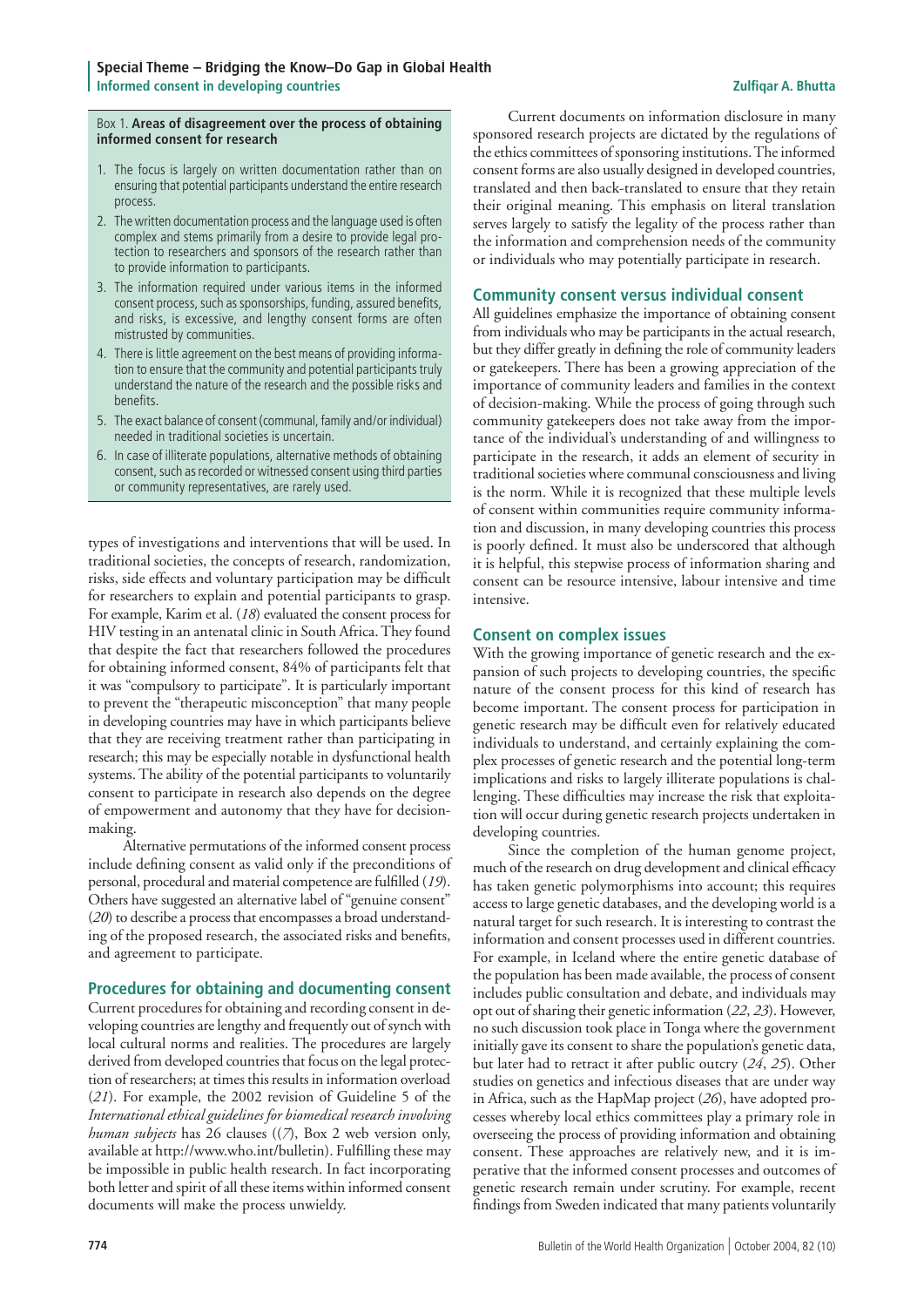#### **Special Theme – Bridging the Know–Do Gap in Global Health Zulfiqar A. Bhutta Informed consent in developing countries**

giving blood for genetic studies did so for the "greater good of science" rather than with a clear understanding of the scientific nature and implications of such research (*27*).

#### **Ethics review committees and feedback**

Traditionally the responsibility for implementing and overseeing the procedures for obtaining informed consent from participants in research is the responsibility of local ethics review committees (*28*). However, the process has been criticized for being tedious and developing complex, legally worded forms that are unreadable even by the literacy standards of developed countries (*29*, *30*). Given the limited capacity of ethics review committees that are largely staffed by volunteers and the fact that in developing countries many of the committees are overworked, it is not clear how they might monitor the informed consent process.

#### **Special circumstances**

Although there are guidelines in place for obtaining informed consent for members of vulnerable populations, such as refugees and minors, there are circumstances in which there is insufficient clarity in the process. In particular, guidelines do not appropriately cover research undertaken during the perinatal period (*31*) or emergency situations (*32*). These areas are of public health importance in developing countries, and further clarity is required so that informed consent guidelines can be applied to these situations.

#### **Evidence gaps**

Review of the literature shows that there is negligible research on the consent process in developing countries. Little is known about the validity of the process and the relationship of various informed consent procedures to actual outcomes and the participant's subsequent experience of research. Some studies from Africa (*33*) and Bangladesh (*34*) indicate that there may be several problems with implementing the spirit of the process. Although several studies have emphasized the importance of community consultations and involvement in research planning and consent (*35*), there are no studies that relate the community's perceptions of the prior consent process to the final experience of participating in research.

# **The way ahead**

Given the problems in the process, how can we make improvements in the informed consent process to ensure that participation in research is truly voluntary and is based on a full understanding of the proposed research and the individual's rights? This may only be possible in an environment where human rights are respected and the fundamental principles of justice govern the design and conduct of research. While the role of a caring and compassionate researcher is fundamental to conducting appropriate research in developing countries, the following permutations of the process and regulations may make it both easier and more ethical.

### **Changing the focus of informed consent**

It may help to change the focus from obtaining informed consent to providing adequate information about the project and ensuring that potential participants clearly understand the project. This would ensure that potential participants adequately understand the exact nature of the research and its outcomes

and procedures; it would help minimize the "therapeutic misconception" (*36*). This may require a series of iterative processes, ranging from conducting community information sessions to providing information that participants can refer to when needed. For example, information about the nature and implications of the research could be provided as an appropriately worded and illustrated information sheet. To ensure comprehension, researchers could use a questionnaire or interview the potential participant after they have received the information and before consent is obtained. A staged process for obtaining consent has also been used in special circumstances (*37*) such as the treatment of childhood leukaemia, and should be used more commonly.

#### **Using innovative materials and processes**

Another path to take would be to use innovative materials and processes to ensure that individuals or community members have an adequate understanding of the research. This may consist of using information, education and communication materials, descriptive videos or illustrations. There is sufficient information from the health education sector to indicate that comprehension, and indeed retention of concepts, can be greatly enhanced by using these techniques. Indeed among populations with low levels of literacy this may be the only option. For example, using a "flower diagram" to explain risks and benefits during an interactive session, has been found to be useful in social science research (*21*).

#### **Using alternative processes for documentation**

While a written and witnessed process for documenting informed consent remains the norm, alternative processes that are more user-friendly and can be verified, must be considered. These include variations on the process of obtaining verbal consent (individual or communal) and the use of techniques such as revisits or reinterviews at a later stage or making an audio recording of consent. Many individuals in developing countries are wary of voluminous and complex consent forms because they are perceived as carrying other legal risks. Alternative methods for documenting consent, such as witnessed consent, may be more acceptable to the community. Similarly, using the improved technology of video and audio recordings during the consent process may carry the dual benefits of documenting consent as well as acting as a mechanism for oversight by ethics review committees. However, these alternative processes must be overseen and monitored, and their effectiveness must be assessed before they can be recommended.

#### **Involving senior staff and communication experts**

In most community-based research projects the consent process is overseen by relatively junior field staff or community workers. This process must be given the importance it deserves and should be overseen by senior research staff. It should also involve communication experts specifically designated to work on the consent process. Teams of researchers and communication experts working together can greatly increase the validity and usefulness of the process. Other processes to consider include using an ombudsman to monitor the process or a third party to mediate. These recommendations may have resource implications, but this is a minor issue given the fundamental importance of ensuring truly voluntary and informed participation in research.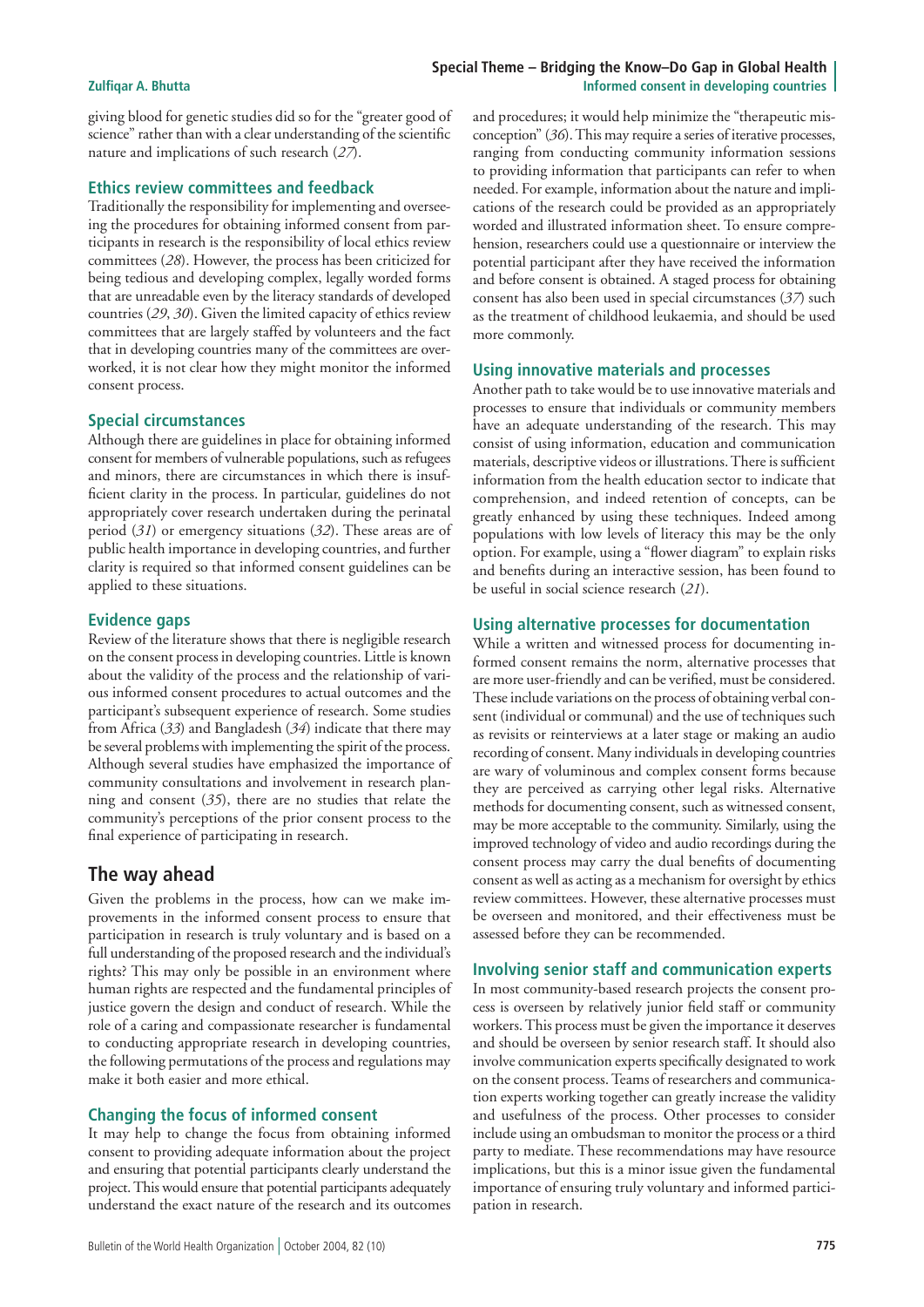# **Conclusions**

Obtaining truly informed and culturally relevant consent is fundamental to the ethical conduct of research and is of particular importance in developing countries. The assessment and monitoring of the process of informed consent is also an essential part of the research process and is a joint responsibility of the local ethics review committee and the sponsors of research. However, the fundamental process of designing and implementing an appropriate process for providing information and obtaining consent requires a knowledgeable and sympathetic researcher who has a full understanding of the issues. While ethics review committees can help in oversight, only an active and transparent

partnership between research sponsors, investigators and the community can make this happen.  $\Box$ 

#### **Acknowledgements**

I am extremely indebted to several individuals who helped in the genesis of this paper and provided useful insight to the issues of informed consent. These include Susan Bull, Asad Raja, Tikki Pang, Jerry Keusch, Tasleem Akhtar, Richard Cash, Aasim Ahmad, Athula Sumathipala, Jim Lavery, Sir Kenneth Calman, Abha Saxena, Carel Ijsselmuiden, Karen Hoffman, Peter Singer and Adnan Hyder.

**Conflicts of interest:** none declared.

### **Résumé**

#### **Au-delà du consentement éclairé**

Bien que son introduction soit relativement récente, le consentement éclairé joue un rôle central dans la réglementation et la conduite éthiques des recherches sur l'homme. Cependant, les procédures recommandées par les directives pour l'obtention du consentement éclairé (habituellement un consentement écrit) sont souvent difficiles à mettre en œuvre dans les pays en développement. Le présent article examine ces directives et passe en revue les points de vue les plus répandus sur les controverses, les ambiguïtés et les problèmes qu'elles soulèvent, ainsi que les solutions potentielles.

Dans la plupart des projets de recherche menés dans les pays en développement avec des subventions extérieures, l'accent est mis sur une documentation laborieuse de plusieurs aspects mécaniques du processus de recherche, plutôt que sur les efforts pour garantir une compréhension véritable et une participation volontaire. La charge de la surveillance de ce processus est souvent laissée à des comités d'éthique locaux surchargés de travail et mal équipés. Il convient de réexaminer les directives et les procédés actuellement appliqués pour obtenir le consentement éclairé dans l'objectif spécifique de mettre au point des méthodes appropriées sur le plan culturel pour faire part des informations sur le projet de recherche et pour obtenir et documenter un consentement qui soit véritablement éclairé. Des travaux de recherche supplémentaires sont nécessaires pour examiner la validité et la convivialité des innovations apportées aux procédures de communication des informations en vue d'obtenir un consentement éclairé dans différents contextes culturels.

### **Resumen**

### **Más allá del consentimiento informado**

Aunque se trata de un requisito relativamente reciente, la función del consentimiento informado en las investigaciones con seres humanos es fundamental para su regulación y realización éticas. Sin embargo, los procedimientos que suelen recomendar las directrices en la materia para obtener el consentimiento (generalmente escrito) son difíciles de llevar a la práctica en los países en desarrollo. En este artículo se examinan las normas existentes para obtener el consentimiento informado, así como las opiniones más barajadas en las polémicas, las ambigüedades y las dificultades planteadas por esas normas, y se sugieren posibles soluciones.

La mayoría de los proyectos de investigación patrocinados externamente en los países en desarrollo hacen hincapié en una documentación laboriosa de varios aspectos mecánicos del proceso de investigación, más que en garantizar una verdadera comprensión del hecho y la participación voluntaria. La responsabilidad de supervisar este proceso se suele delegar en unos comités de ética locales desbordados de trabajo y mal pertrechados. Las normas y los procedimientos empleados actualmente para obtener el consentimiento informado deberían modificarse con el objetivo específico de desarrollar métodos culturalmente idóneos para compartir la información acerca del proyecto de investigación y para obtener y documentar un consentimiento efectivamente informado. Es necesario emprender nuevas investigaciones que determinen la validez y la facilidad de uso de las novedades introducidas en los procedimientos de intercambio de información para obtener el consentimiento en diferentes entornos culturales.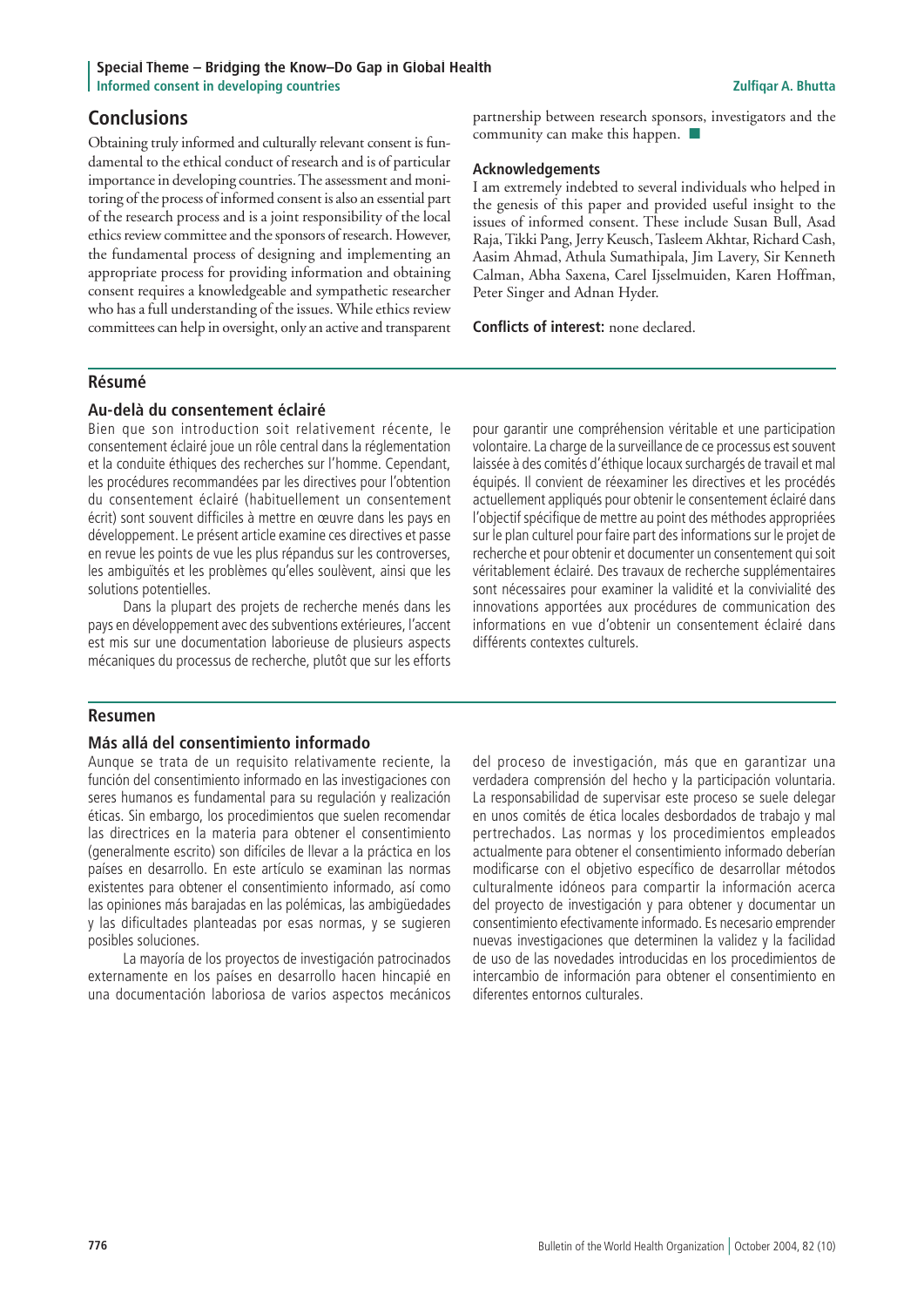## لعملية البحث، لا على ضمان التفهم الحقيقي للبحوث والمساهمة الطوعية فيها. وفي غالب الأحيان يُترك عبء الإشراف على عملية البحوث على عاتق اللحان المحلية لمراجعة أحلاقيات البحوث، والتي تعاني من ضغوط عمل كبيرة مع قلة التجهيزات المساعدة. وينبغي مراجعة الدلائل الإرشادية المتوافرة حالياً والعمليات المتبعة حالياً للحصول على الموافقة المستنيرة بمدف ابتكار طرق مناسبة ثقافياً للتشارك في المعلومات حول مشروع البحوث والحصول على الموافقة المستنيرة بالفعل وتوثيقها. وقمس الحاجة إلى المزيد من البحوث لاختبار مدى صحة ومقبولية الابتكارات المستحدثة في عمليات التشارك بالمعلومات من أجل الحصول على الموافقة في مواقع مختلفة ثقافيا.

ما وراء الموافقة المستنيرة (المرتكزة على علم واطلاع)

ملخص

ا**لخلاصة**: بالرغم من أن الموافقة المستنيرة (المرتكزة على علم واطلاع) على المشاركة في البحوث الصحية ظاهرة حديثة نسبيا، إلا أن لها دوراً رئيسياً في تنظيم وتنفيذ تلك البحوث. غير أن الدلائل الإرشادية في غالب الأحيان توصى للحصول على الموافقة المستنيرة ( التي عادة ما تكون كتابيةً) باتباع إجراءات يصعب تنفيذها في البلدان النامية. وتستعرض هذه الورقة الدلائل الإرشادية للحصول على الموافقة المستنيرة، كما تناقش الآراء السائدة حول ا<br>المسائل المثيرة للحدل والالتباس والمشكلات التي تسببها هذه الدلائل الإرشادية، وتقترح بعض الحلول الممكنة.

م<br>وينصب التركيز في معظم مشاريع البحوث، التي تُنفَّذ في البلدان النامية برعاية أطراف حارجية، على التوثيق الدقيق لعدد من الجوانب الميكانيكية

#### **References**

- 1. Hippocratic Corpus. Jones WHS, translator. Cambridge, MA: Harvard University Press; 1923.
- 2. Bernard C. An introduction to the study of experimental medicine. Greene HC, translator. New York: Macmillan; 1927. p. 101-2.
- 3. Shuster E. Fifty years later: the significance of the Nuremberg Code. New England Journal of Medicine 1997;337:1436-40.
- 4. Brandt MA. Racism and research: the case of the Tuskegee Syphilis Study. Hastings Center Reports 1978;8:21-9.
- 5. Beecher HK. Ethics and clinical research. New England Journal of Medicine 1966;274:1354-60.
- 6. World Medical Association. Declaration of Helsinki, last revised 2000 (http://www.wma.net/e/policy/b3.htm)
- 7. Council for International Organizations of Medical Sciences. International ethical guidelines for biomedical research involving human subjects. Geneva: CIOMS; 2002 (also available at http://www.cioms.ch/frame\_ guidelines\_nov\_2002.htm)
- 8. Angell M. The ethics of clinical research in the Third World. New England Journal of Medicine 1997;337:847-9.
- 9. Annas GJ, Grodin, Michael A. Human rights and maternal-fetal HIV transmission prevention trials in Africa. American Journal of Public Health 1998;88:560-3.
- 10. National Bioethics Advisory Commission. Ethical and policy issues in international research. Washington, DC: NBAC; 2000.
- 11. Nuffield Council on Bioethics. The ethics of research related to healthcare in developing countries. London: Nuffield Council on Bioethics; 2002 (also available at http://www.nuffieldbioethics.org/publications/pp\_ 0000000013.asp)
- 12. European Council and European Parliament. Directive 2001/20/EC of the European Parliament and of the Council of 4 April 2001 on the approximation of the laws, regulations and administrative provisions of the Member States relating to the implementation of good clinical practice in the conduct of clinical trials on medicinal products for human use, 2001 (http://europa.eu.int/eur-lex/pri/en/oj/dat/2001/l\_121/ l\_12120010501en00340044.pdf)
- 13. Nicholson R. Another threat to research in the United Kingdom. BMJ 2004;328:1212-3.
- 14. Savulescu J. Thalassaemia major: the murky story of deferiprone. BMJ 2004;328:358-9.
- 15. Tattersall MHN. Examining informed consent to cancer clinical trials. Lancet 2001;358:1742-3.
- 16. Fortney JA. Assessing recall and understanding of informed consent in a contraceptive clinical trial. Studies in Family Planning 1990;30:339-46.
- 17. Lynoe N, Sandlund M, Dahlqvist G, Jacobsson L. Informed consent: study of quality of information given to participants in a clinical trial. BMJ 1991;303:610-3.
- 18. Karim A, Qurraishi SS, Coovadia HM, Susser M. Informed consent for HIV testing in a South African hospital: is it truly informed and truly voluntary. American Journal of Public Health 1998;88:637-40.
- 19. Syse A. Norway: valid (as opposed to informed) consent. Lancet 2000;356:1347-8.
- 20. Nuffield Council on Bioethics. Workshop on the ethics of research related to health care in developing countries. London: Nuffield Council on Bioethics; In press 2004.
- 21. Wood SY, Friedland BA, McGory CE. Informed consent: from good intentions to sound practices. New York: Population Council; 2001. p. 8-10.
- 22. Gulcher JR, Stefansson K. The Icelandic healthcare database and informed consent. New England Journal of Medicine 2000;342:1827-30.
- 23. Annas GJ. Rules for research on human genetic variation lessons from Iceland. New England Journal of Medicine 2000;342:1830-3.
- 24. Barker JH. Common-pool resources and population genomics in Iceland, Estonia, and Tonga. Medicine, Health Care and Philosophy 2003;6:133-44.
- 25. Burton B. Proposed genetic database on Tongans opposed. BMJ 2002;324:443.
- 26. The International HapMap Consortium. Opinion: Integrating ethics and science in the International HapMap Project. Nature Reviews Genetics 2004;5:467-75.
- 27. Hoeyer K. 'Science is really needed–that's all I know': informed consent and the non-verbal practices of collecting blood for genetic research in northern Sweden. New Genetics and Society 2003;22:229-44.
- 28. Moreno J, Caplan AL, Wolpe PR. Updating protections for human subjects involved in research. Project on Informed Consent, Human Research Ethics Group. JAMA 1998;280:1951-8.
- 29. Paasche-Orlow MK, Taylor HA, Brancati FL. Readability standards for informed consent forms as compared with actual readability. New England Journal of Medicine 2003;348:721-6.
- 30. Beyer DR, Lauer MS, Davis S. Readibility of informed consent forms. New England Journal of Medicine 2003;348:2262-3.
- 31. Ballard HO, Shook LA, Desai NS, Anand KJ. Neonatal research and the validity of informed consent obtained in the perinatal period. Journal of Perinatology 2004;24:409-15.
- 32. Raju TN. Waiver of informed consent for emergency research and community disclosures and consultations. Journal of Investigative Medicine 2004;52:109-12.
- 33. Ijsselmuiden CB, Fdaen RR. Research and informed consent in Africa another look. New England Journal of Medicine 1992;326:830-4.
- 34. Lynoe N, Hyder Z, Chowdhury M, Ekstrom L. Obtaining informed consent in Bangladesh. New England Journal of Medicine 2001;344:460-1.
- 35. Dix ES, Esposito D, Spinosa F, Olson N, Chapman S. Implementation of community consultation for waiver of informed consent in emergency research: one Institutional Review Board's experience. Journal of Investigative Medicine 2004;52:113-6.
- 36. Appelbaum PS, Lidz CW, Grisso T. Therapeutic misconception in clinical research: frequency and risk factors. IRB 2004;26:1-8.
- 37. Angiolillo AL, Simon C, Kodish E, Lange B, Noll RB, Ruccione K, Matloub Y. Staged informed consent for a randomized clinical trial in childhood leukemia: impact on the consent process. Pediatric Blood and Cancer 2004;42:433-7.